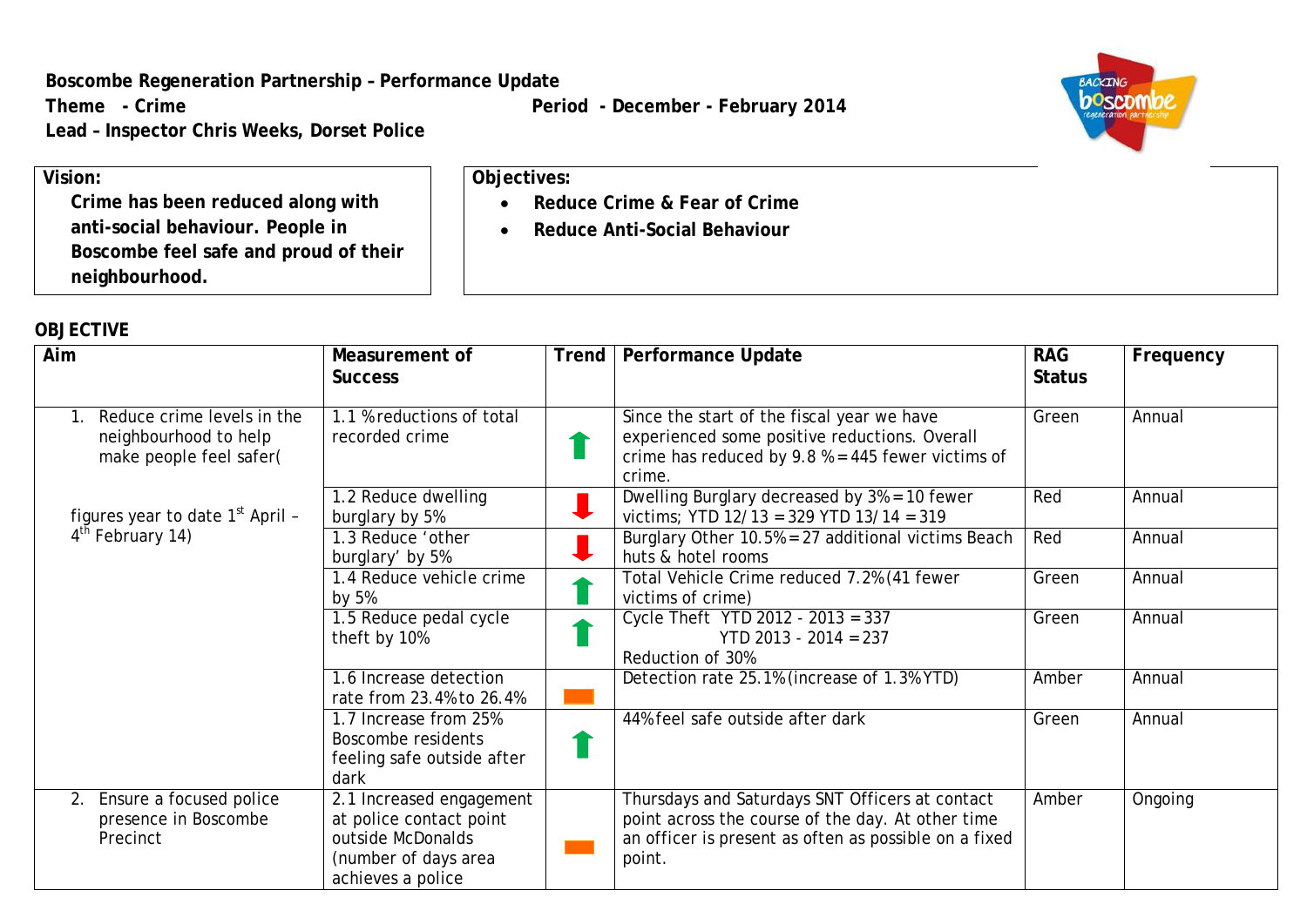|                                                                             | deployment)                                                                                        |                                                                                                                                                                                                                                                                                                                                                                                                                                                                    |       |         |
|-----------------------------------------------------------------------------|----------------------------------------------------------------------------------------------------|--------------------------------------------------------------------------------------------------------------------------------------------------------------------------------------------------------------------------------------------------------------------------------------------------------------------------------------------------------------------------------------------------------------------------------------------------------------------|-------|---------|
|                                                                             | 2.2 Boscombe Police Box                                                                            | Steel Manufacturing on Police Box has begun and<br>AMK Industries state will be complete end of<br>February.                                                                                                                                                                                                                                                                                                                                                       | Green | Ongoing |
|                                                                             | 2.3 Greater engagement<br>with the Precinct's retail<br>properties                                 | Sgt Amey attends all Boscombe Business Forum<br>meetings and is in regular contact with Chair & Sec<br>working on new Business Watch launch                                                                                                                                                                                                                                                                                                                        | Green | Ongoing |
|                                                                             | 2.4 Growth of<br>shopwatch/Business<br>Watch                                                       | The initial signal and volume problems with the<br>new handsets appear to be resolved. DP & Coastal<br>Bid are working with Carol Butler to produce a<br>leaflet to promote the new watch and encourage<br>new members.                                                                                                                                                                                                                                            | Green | Ongong  |
|                                                                             | 2.5 Precinct Policing<br>Proposal - CSAS                                                           | Following the re-advertisement of the CSPO's<br>posts, 30 new applications were received. GUK<br>held 1 <sup>st</sup> round interviews to weed down to 10<br>candidates. On 23/01/2014 Police assisted GUK<br>with $2^{nd}$ Interviews for 4 candidates. A further day<br>of interviews is taking place 14/02/2014 with any<br>candidates from the DP advertisement added to<br>the process. Training is being pencilled in for end<br>of March following vetting. | Green | Ongoing |
| Drive out drug dealers by<br>3.<br>information led<br>enforcement activity. | 3.1 Number of misuse of<br>drugs warrants executed                                                 | Tasking officer in place to co-ordinate central<br>tasks with local tactical deployments.                                                                                                                                                                                                                                                                                                                                                                          | Green | Ongoing |
|                                                                             | 3.2 Decrease from 83% of<br>Boscombe residents seeing<br>drug dealing as a problem<br>in Boscombe. | Now 81% in 2013 resident survey. Decrease of 8%<br>from 2012.                                                                                                                                                                                                                                                                                                                                                                                                      | Green | Annual  |
|                                                                             |                                                                                                    | Paula Roberts now employed by DP to promote and<br>control appropriate media messages.                                                                                                                                                                                                                                                                                                                                                                             | Amber | Ongoing |
|                                                                             |                                                                                                    | Local Cllrs invited to as many drugs related<br>Warrants as practical.                                                                                                                                                                                                                                                                                                                                                                                             | Green | Ongoing |
|                                                                             |                                                                                                    | Positive enforcement activity- a culture of 'you<br>tell us, we will take action' continues.<br>Average of 98 stop searches per month.                                                                                                                                                                                                                                                                                                                             | Green | Ongoing |
|                                                                             | 3.3 Increase the<br>membership of Boscombe<br>landlord group.                                      | A revised group with new focus will be formed - Op<br>Galaxy                                                                                                                                                                                                                                                                                                                                                                                                       | Amber | Ongoing |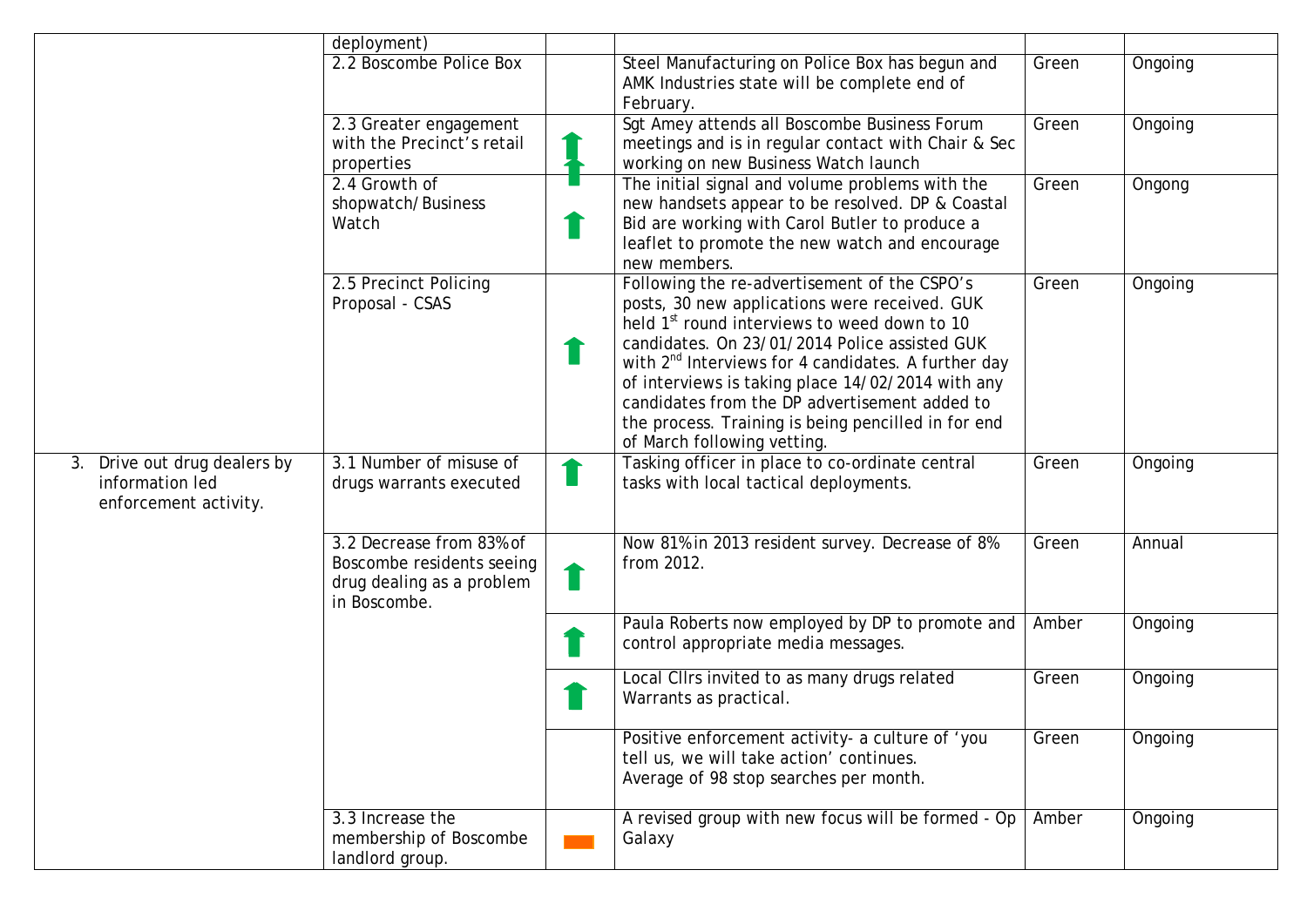| Ensure persons released<br>4.<br>from prison are located<br>where they will receive<br>support and are not | 4.1 Reduction in numbers<br>of allocations from HMP                                               | <b>Operation Galaxy:</b><br>A geographical boundary has been set and will<br>remain the area of focus/high priority.                                                                                                                                                                                                       | Green | Ongoing   |
|------------------------------------------------------------------------------------------------------------|---------------------------------------------------------------------------------------------------|----------------------------------------------------------------------------------------------------------------------------------------------------------------------------------------------------------------------------------------------------------------------------------------------------------------------------|-------|-----------|
| encouraged to reoffend due<br>to peer pressure or life<br>circumstances.                                   |                                                                                                   | Awaiting list of HMO's for phase 2 of Op Galaxy to<br>deliver analytical data in order to risk assess (RAG)<br>All HMO accommodation (as per phase 1 in respect<br>of supported accom).                                                                                                                                    | Amber | Ongoing   |
|                                                                                                            |                                                                                                   | Supported living has been risk assessed using<br>current 24 months of Police, Council, Fire Service<br>and Ambulance data. The findings of this<br>assessment have been graded Red- Amber- Green.<br>A multi agency inspection programme has been<br>established and commenced on Monday 16 <sup>th</sup><br>December 2013 | Green | Ongoing   |
|                                                                                                            |                                                                                                   | Voluntary Code of Practice sent to all providers<br>asking for response by 14 <sup>th</sup> November 2013. To<br>date only four have been signed and returned.<br>Strategic Housing Manager to chase.                                                                                                                      | Red   | Ongoing   |
|                                                                                                            |                                                                                                   | New Planning applications reviewed monthly as<br>part of Atlas Group for new HMO's / Licenced<br>premises and formally objections raised if likely to<br>impact on the local community and the work of<br>the Boscombe Regeneration Partnership.                                                                           | Green | Ongoing   |
|                                                                                                            |                                                                                                   | Work now progressing to enhance strand 3 of<br>Operation Galaxy with identifying and preventing<br>resettlement of offenders into Boscombe area<br>without local connection and support the SP Hub in<br>risk assessing placements.                                                                                        | Green | Quarterly |
| Objective: Reduce anti-social<br>behaviour                                                                 |                                                                                                   |                                                                                                                                                                                                                                                                                                                            |       |           |
| 5. Reduce levels of anti-social<br>behaviour to help make<br>people feel safer.                            | 5.1 Reduction from 49% of<br>Boscombe residents<br>perceiving ASB to be a<br>significant problem. | Since the start of the fiscal year there has been a<br>reduction in the number of reported incidents of<br>ASB. YTD 277 fewer incidents, a 7.3 % Reduction.<br>Personal ASB classified incidents have reduced by                                                                                                           | Green | ongoing   |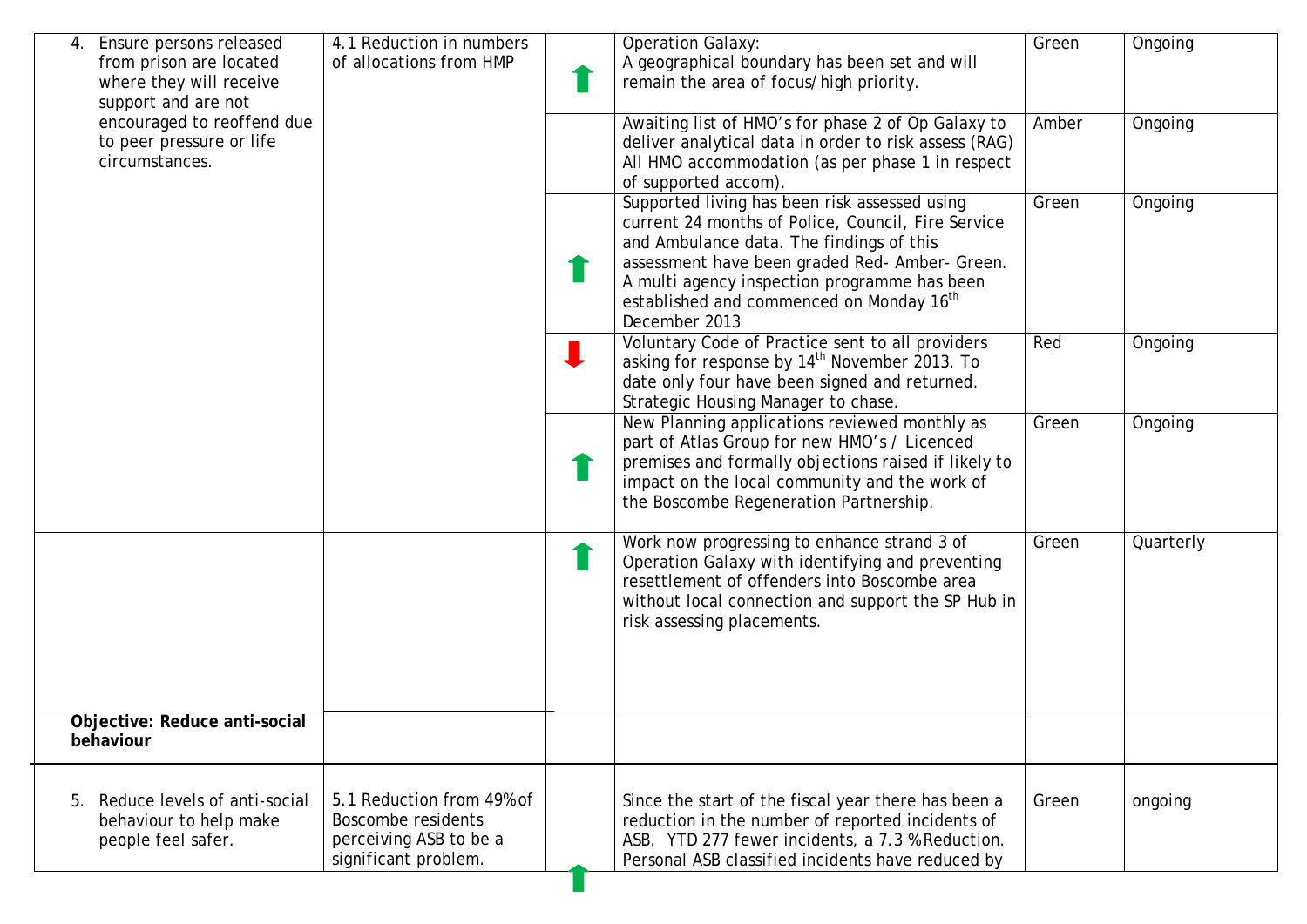|                                                                                                 |                                                                                          | 21.5% which relates to 121 less incidents of<br>targeted ASB. Police believe this is directly linked<br>to all agencies working hard to develop greater<br>engagement with and education of the community.<br>Over the past 12 months there have been a<br>number of significant ASBO's:<br>13 regarding on street drug dealing<br>7 regarding on street prostitution |       |         |
|-------------------------------------------------------------------------------------------------|------------------------------------------------------------------------------------------|-----------------------------------------------------------------------------------------------------------------------------------------------------------------------------------------------------------------------------------------------------------------------------------------------------------------------------------------------------------------------|-------|---------|
|                                                                                                 | 5.2 Reduction from 79% of<br><b>Boscombe residents</b>                                   | 80% in latest 2013 survey. 82% in 2012                                                                                                                                                                                                                                                                                                                                | Amber | Annual  |
| stating that drunk &<br>rowdy people are a<br>problem in their area.                            |                                                                                          | Officers continue to take positive action regarding<br>drunk & rowdy behaviour.<br>Officers attend local community forums and<br>inform those in attendance what action has<br>recently been taken by the Police and Council.<br>Borough wide DPPO due before LA cabinet Feb<br>2014                                                                                  | Amber | Ongoing |
| 6. Support vulnerable females<br>involved in on street prostitution<br>to move away from heroin | 6.1 Number of females<br>who leave on street<br>prostitution.                            | (Operation Planet update)                                                                                                                                                                                                                                                                                                                                             | Green | Ongoing |
| addiction and sex work.                                                                         | 6.2 Number of females<br>who engage in drugs<br>rehabilitation                           |                                                                                                                                                                                                                                                                                                                                                                       | Amber | Ongoing |
|                                                                                                 | 6.3 Feedback from the<br>community groups that on<br>street prostitution has<br>reduced. | Feed back from Community leader that there has<br>been a significant reduction in the number of on<br>street prostitutes and kerb crawlers.                                                                                                                                                                                                                           | Green | Ongoing |
| 7. Positive action against kerb<br>crawlers                                                     | 7.1 Number of kerb<br>crawlers prosecuted via<br>'change' course.                        | 393 kerb crawlers processed via CJS with over half<br>receiving conditional cautions and placed on the<br>'change' course. Less than 1.5% reoffend rate.                                                                                                                                                                                                              | Green | Ongoing |
|                                                                                                 | 7.2 Reduction of vehicles<br>reported by community<br>for kerb crawling                  | Residents groups report reduction/improvements                                                                                                                                                                                                                                                                                                                        | Green | Ongoing |

**Challenges for the Partnership to consider: Reducing the amount of supported accomodation in Boscombe ensuring a wider spread of commissioned/non commissioned services across the borough of Bournemouth.**